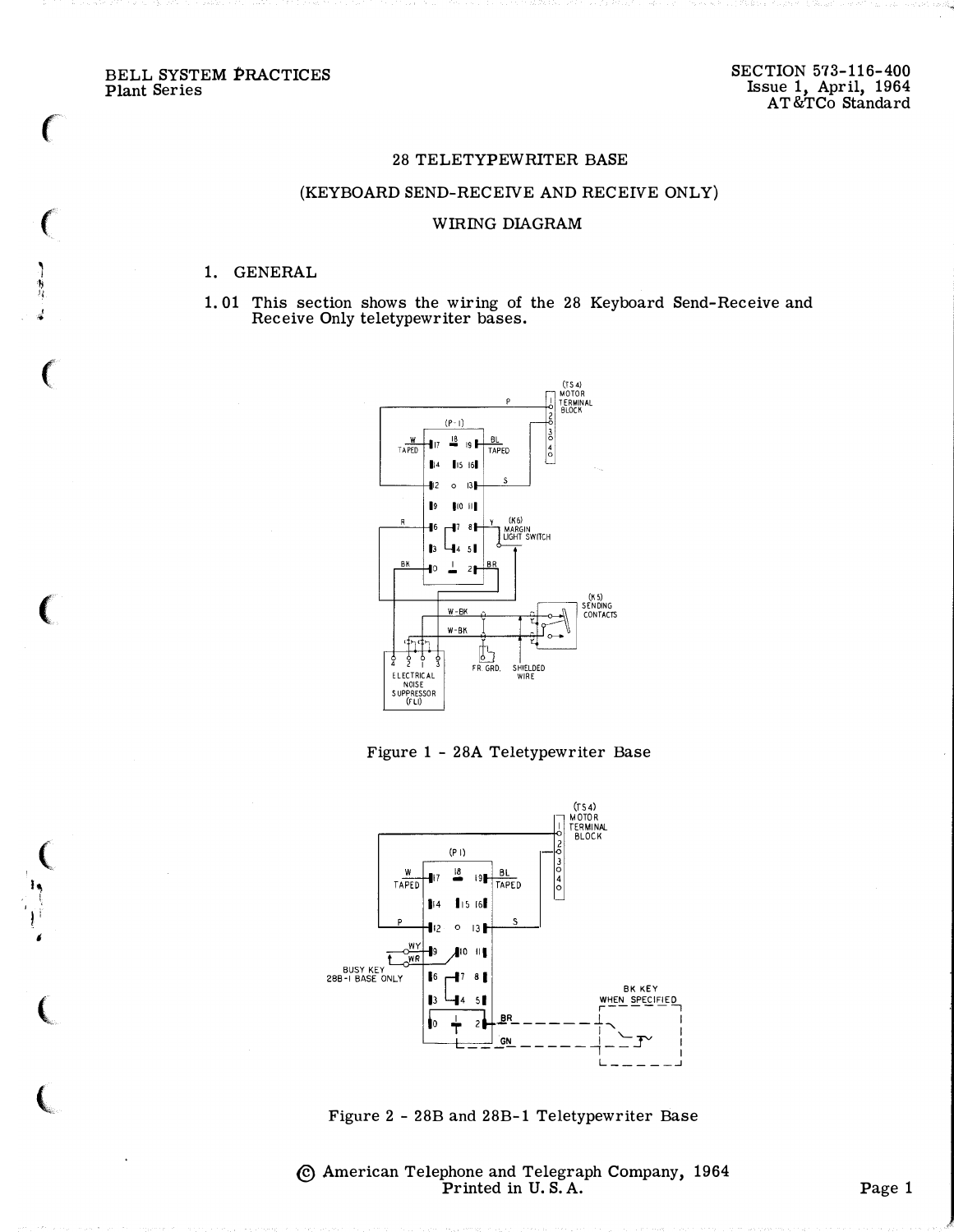

Figure 3 - 28C, 28C-1, 28D Teletypewriter Bases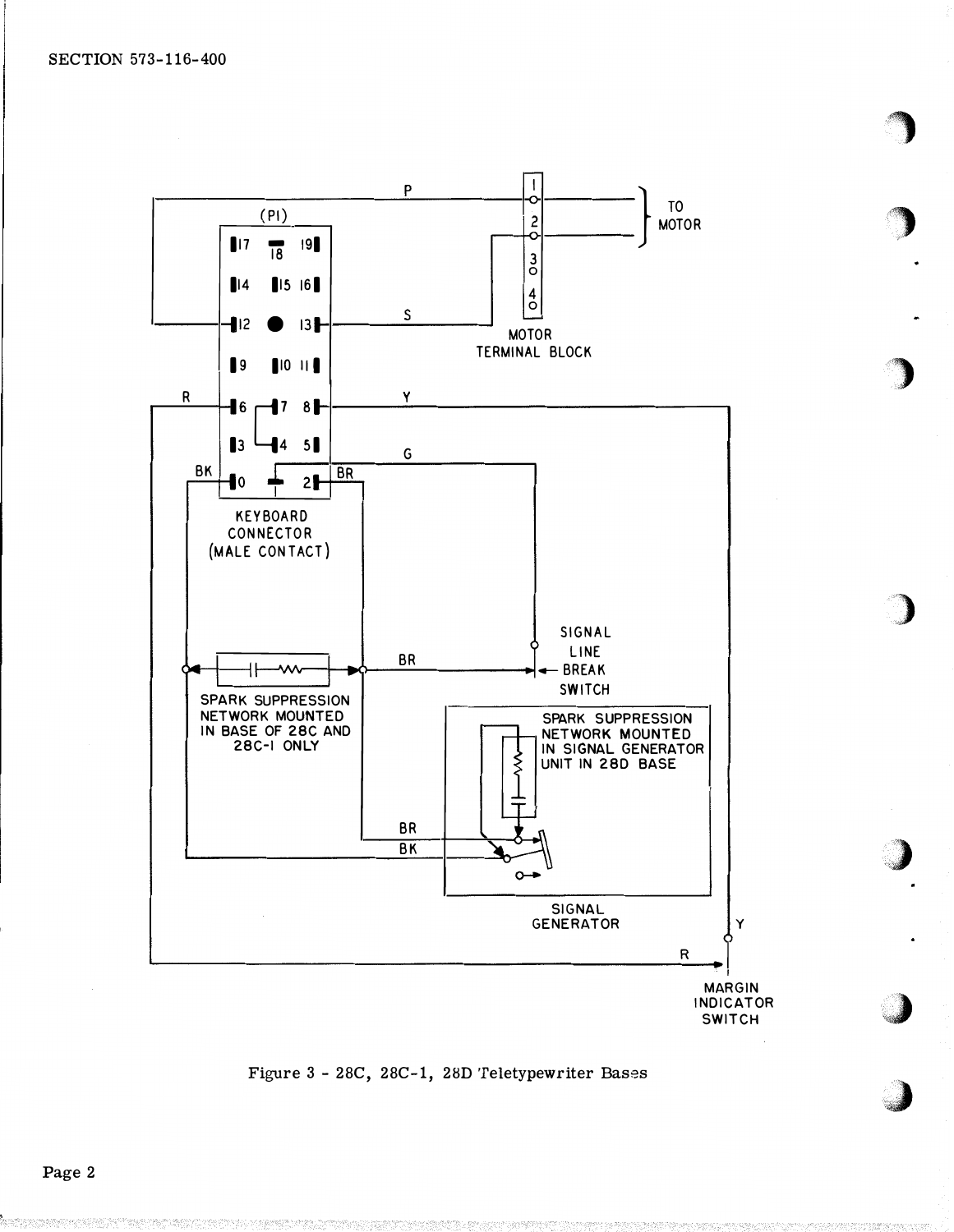







**PULSING** 

KEYBOARD<br>CONTACTS

R



 $\mathcal{R}$ 

Figure 4 - 28G Teletypewriter Base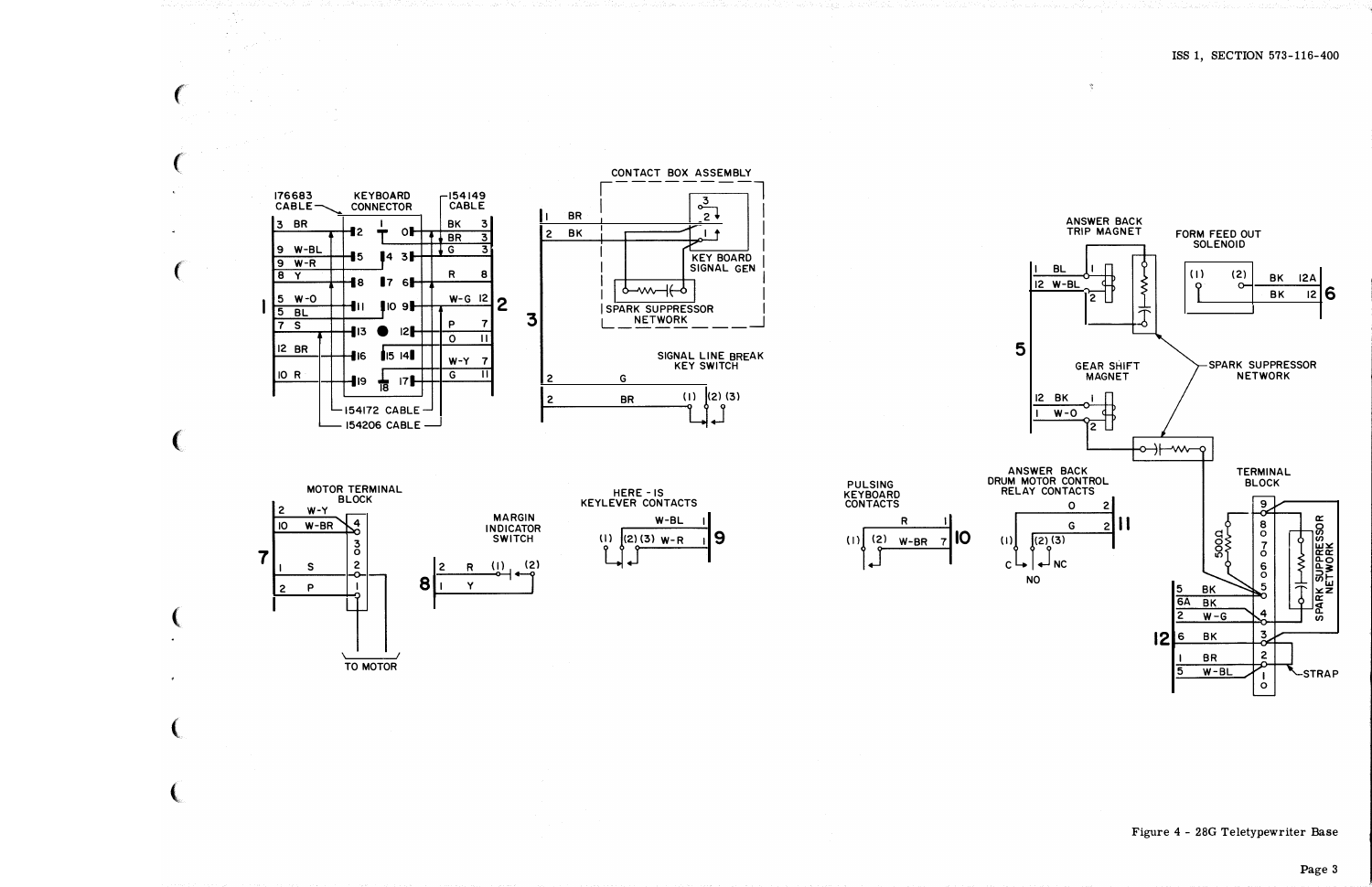









6



 $W - G$ 

G

 $\mathbf{19}$ 

 $12\overline{9}$ 

ANSWER BACK TRIP MAGNET

2



Figure 5 - 28H Teletypewriter Base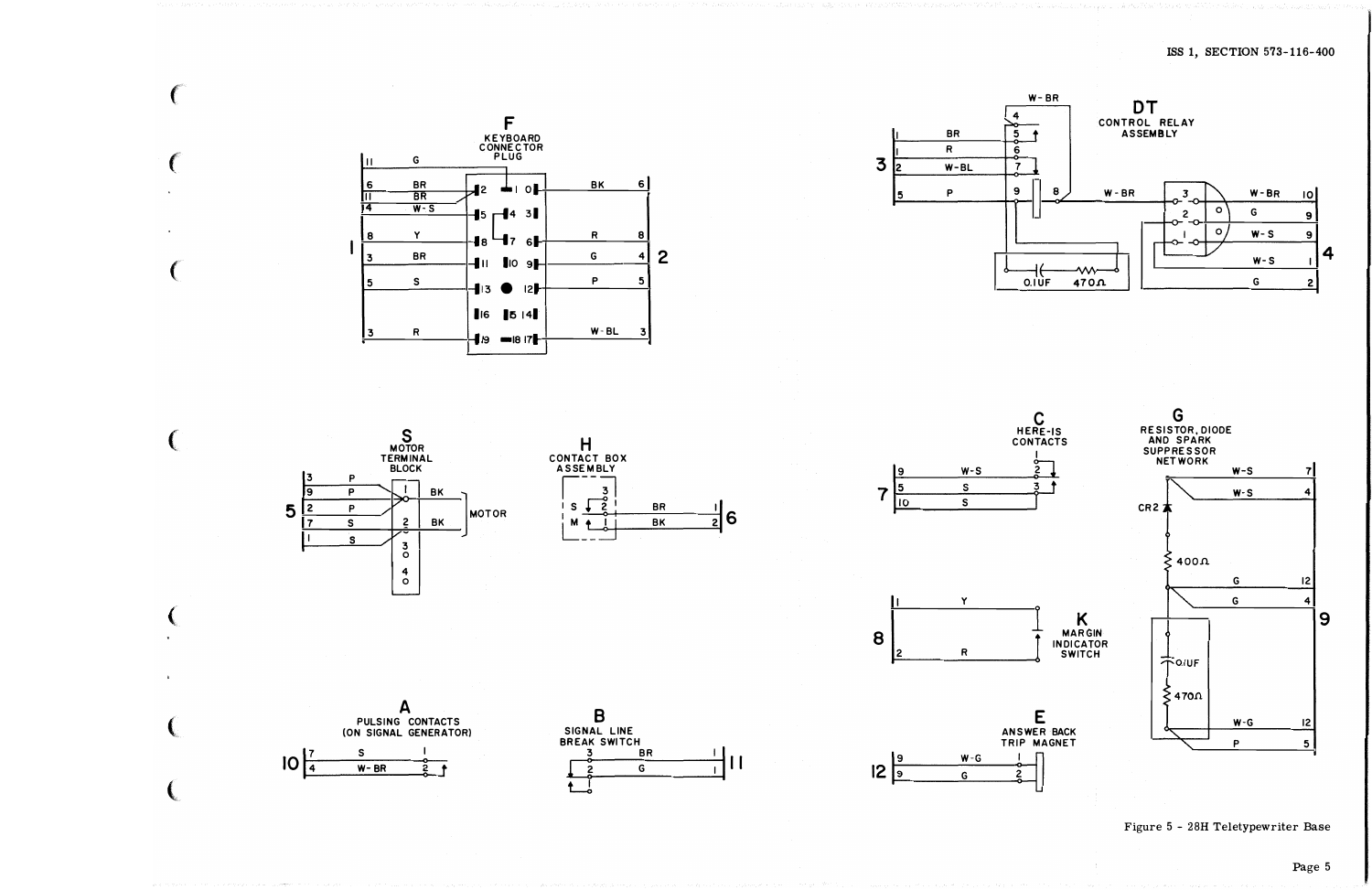

 $\overline{\phantom{a}}$ 



 $\epsilon$ 

ſ

Ĉ

 $\left($ 





Figure 6 - 28H-1 Teletypewriter Base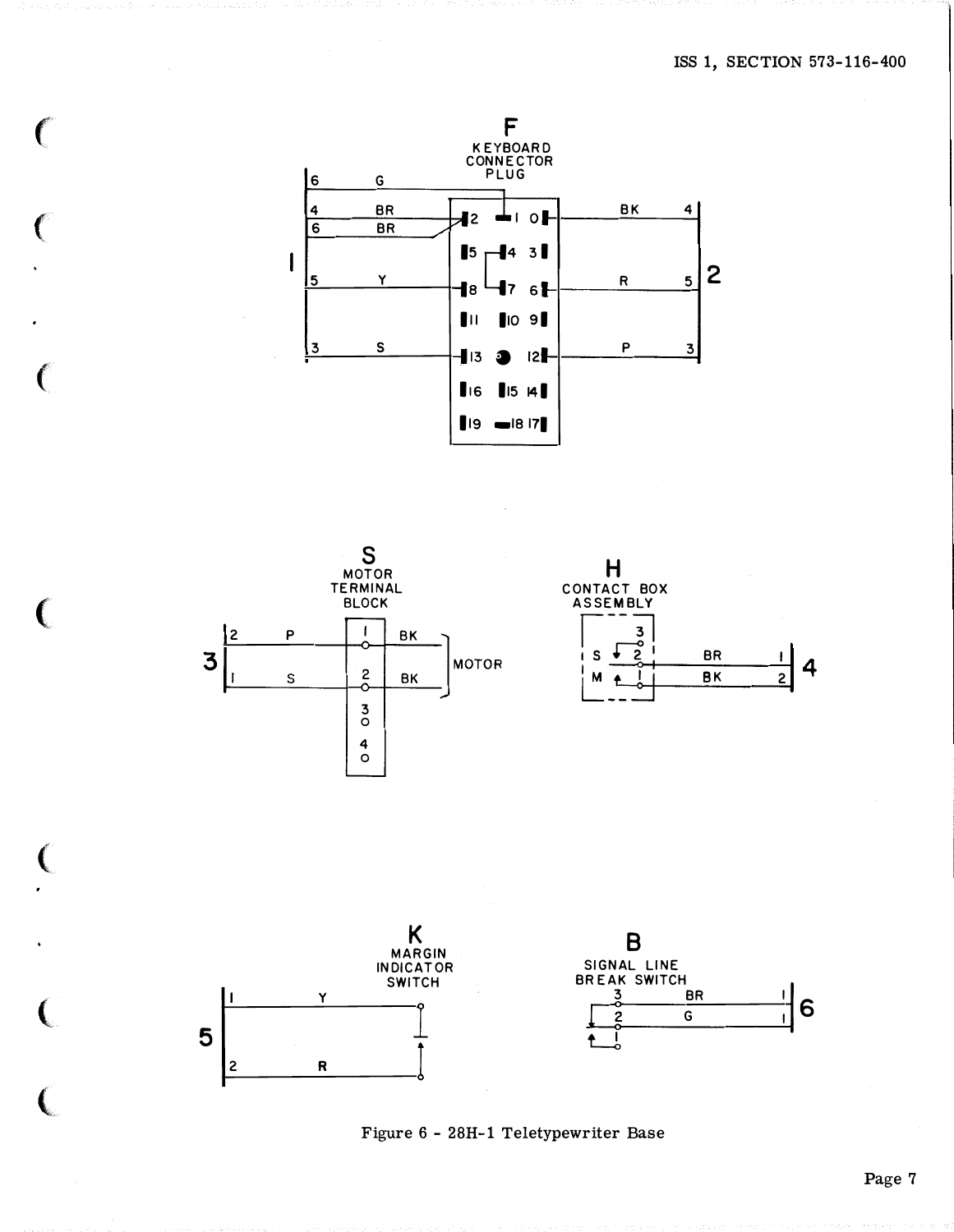

Figure 7 - 28J Teletypewriter Base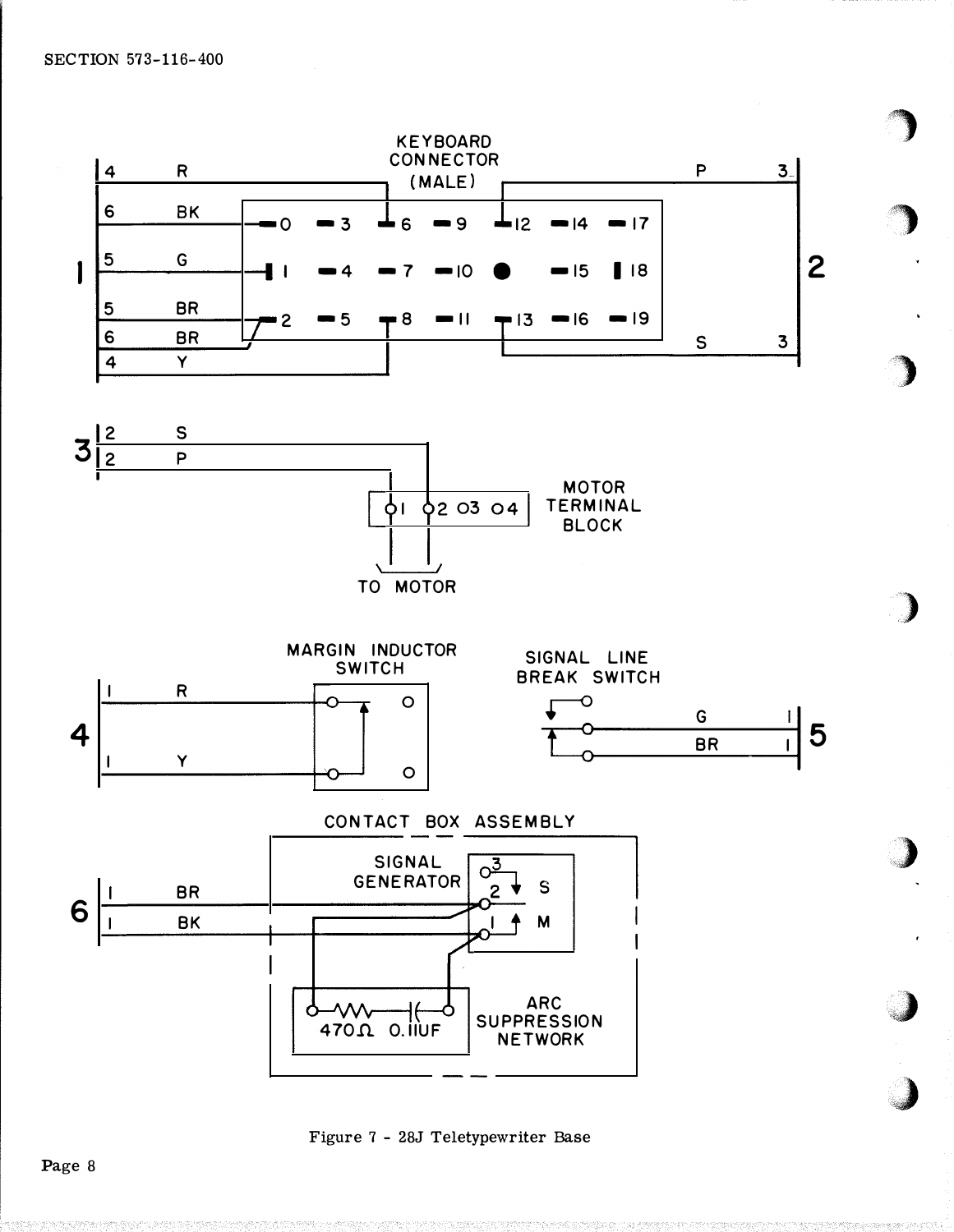

Figure 8 - 28K Teletypewriter Base